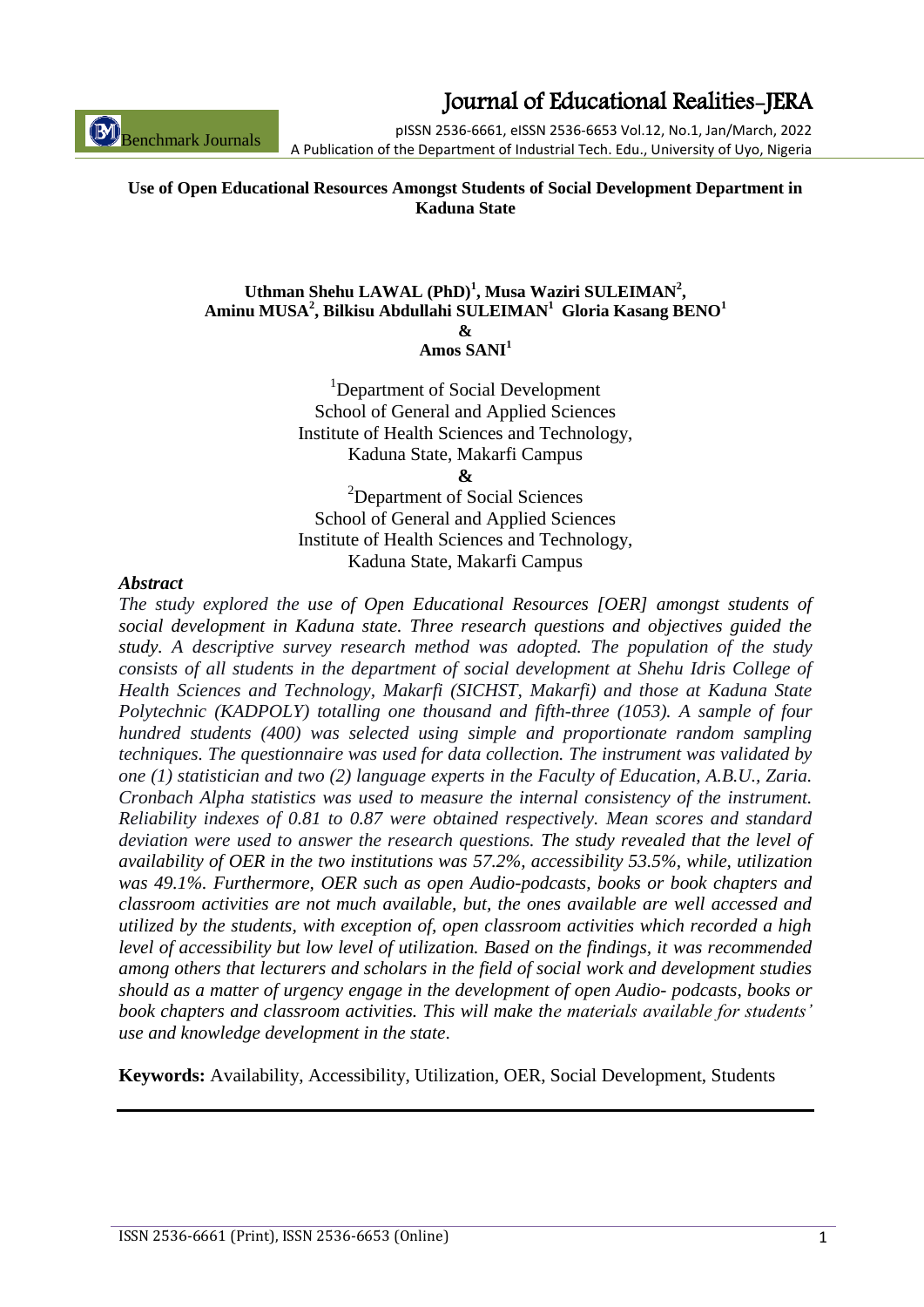pISSN 2536-6661, eISSN 2536-6653 Vol.12, No.1, Jan/March, 2022 A Publication of the Department of Industrial Tech. Edu., University of Uyo, Nigeria

#### **Introduction**

Education is a key issue of the 2030 Agenda for Sustainable Development, being both directly connected to the 17 goals of the agenda and at the core of Sustainable Development Goal 4 (SDG4), which aims to ensure inclusive and equitable quality education and promote lifelong learning opportunities for all (United Nations, 2015; Zhang et al. 2020). One target of SDG4 is equity, which is defined by its goal to, 'by 2030, eliminate gender disparities in education and ensure equal access to all levels of education and vocational training for the vulnerable, including indigenous peoples and children in vulnerable situations' (United Nations, 2015:7). This goal can be achieved through the effective production of Open Educational Resources [OER] by scholars and academicians at various levels of the educational system.

Open Educational Resources (OER), defined as 'teaching, learning and research materials in any medium that may be composed of copyrightable materials released under an open license, materials not protected by copyright, materials for which copyright protection has expired, or a combination of the foregoing' (UNESCO, forthcoming), have the potential to contribute to reaching this objective by increasing access to learning as well as improving the quality of the learning experience (Ehlers, 2011). Hence, OERs are highly beneficial to students in higher institutions of learning.

Added to this, Atkins, Bennett, Brown, Chopra, Dede, Fishman, and Williams (2010); Rowell (2015) argued that institutions of higher education are collectively an integral and essential element of modern society, building on this, it becomes vital that lecturers and scholars provide the highest quality teaching and learning environment possible for the students they serve. Efforts to prevent a decline in the quality of instruction students receive is an obligation that scholars in Social Work and Development Studies must not neglect (Hoosen, 2012). Open Education (OE) and Open Educational Resource (OER) have their origins in the open-source, open knowledge and free sharing movements in the latter part of the twentieth century, although the relationship of those movements to education has been a symbiotic one (Butcher, 2011; Coughlan, & Perryman, 2011; Mishra, 2015).

Nigeria possesses the largest higher education system in Sub-Saharan Africa with a total of 45 federal universities, 54 in states and 99 private, a total of 198. Similarly, there were 38 Federal Polytechnics, 48 State Polytechnics, 61 Private Polytechnics, which made the total number of Polytechnics in Nigeria to 147, also there were 28 Federal Colleges of Education, 51 State Colleges of Education, 84 Private Colleges of Education, 10 Polytechnics offering NCE, and 1 other institution, which made the total number of NCE-Awarding Institutions in Nigeria to 174 (Odunsi, 2021). Thus, the country has more universities and higher education institutions when compared with other countries in the West African Sub-region (Adewole, 2014). As such educators must provide the highest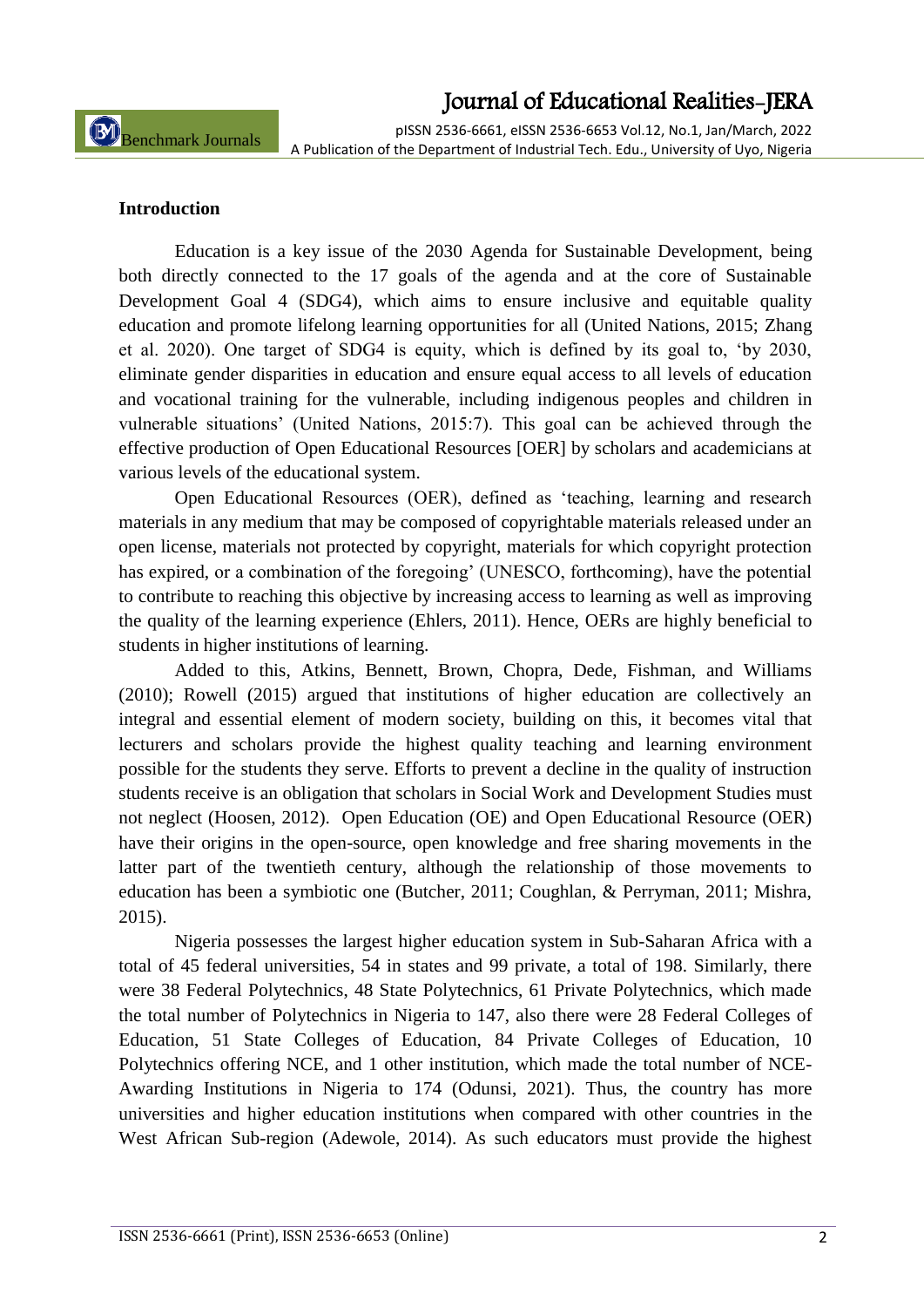Benchmark Journals

pISSN 2536-6661, eISSN 2536-6653 Vol.12, No.1, Jan/March, 2022

A Publication of the Department of Industrial Tech. Edu., University of Uyo, Nigeria quality teaching and learning environment possible for the students they serve (Crawford-Ferre & Weist, 2012).

The term Open Educational Resources (OER) was first introduced in 2002 at the Forum on the Impact of Open Courseware for Higher Education in Developing Countries held by the United Nations Educational, Scientific, and Cultural Organization (UNESCO, 2011). Within this innovative, global educational atmosphere educators share the course materials they create as OER thereby removing barriers to education that many states and nations have previously experienced (Caswell, Henson, Jensen & Wiley 2008). This trend to provide equal educational opportunities to all has given rise to the establishment of an everincreasing repository of educational resources that are freely available to faculty members and the worldwide population of people wanting to learn (Wiley, Green & Soares, 2012). Accordingly, these new ways of learning have become a reality that is impossible to ignore in Nigeria and the Social work and development studies profession in Kaduna state.

### **Review of Related Empirical Studies**

According to Butcher (2015), open educational resources refer to "any educational resources that are openly available for use by educators and students, without an accompanying need to pay royalties or licence fees". They are typically made freely available over the Web or the Internet. Their principal use is by teachers and educational institutions support course development, but they can also be used directly by students. OERs include full courses, course materials, modules, textbooks, streaming videos, tests, software, technical papers and any other tools, materials, or techniques used to support access to knowledge These resources have the potential to reduce costs, improve quality, and increase access to educational opportunities (Daniel, 2011; Plotkin, 2010; Wright & Reju, 2012), especially in developing countries where access to quality educational resources are very scarce.

The study of Olufunke and Adigun, (2014) revealed that usage of OER enhanced sharing of common knowledge, course structure, access to quality learning materials and use of real instructional materials online. Also, findings of McKerlich et al. (2013); Butcher (2015); Perez (2017); Wu (2019) revealed that the available OER for students includes scholarly journal access, textbooks, lecture notes, free open peer-reviewed Journal articles among others. Hu, Li, Li and Huang (2015); Wang and Towey (2017) noted that most developing countries are not eager to develop and adopt OER due to lack of funds, technical facilities and cultural awareness required for this new web-based interactive system. Added to this, scholars like Olcott (2012) and De Langen and Bitter-Rijkema (2012); Lawal, Muhammad and Ibrahim (2016), state that the lack of a sustainable revenue source is one of the biggest limitations of OER business models. Most of the existing successful OER projects have been financially supported by government agencies, universities, foundations and other external bodies (Olcott, 2012).

Furthermore, it is believed that OER will bring phenomenal changes to higher education globally (Hu et al., 2015; Nipa and Kermanshachi, 2018) and yield higher cost savings for students than the traditional textbook system (Dewey, Salem, Davidson, Aebli,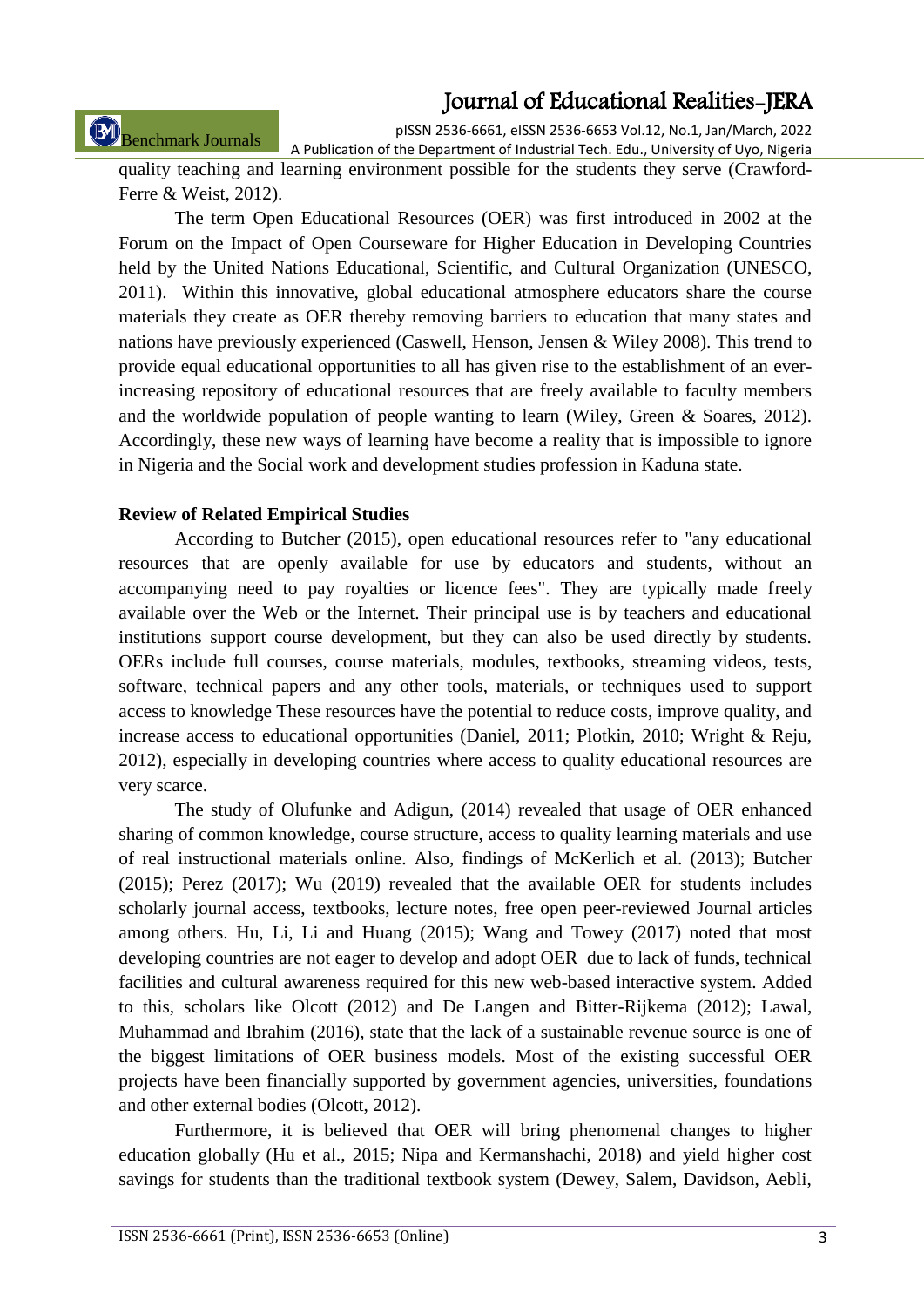# Benchmark Journals

pISSN 2536-6661, eISSN 2536-6653 Vol.12, No.1, Jan/March, 2022 A Publication of the Department of Industrial Tech. Edu., University of Uyo, Nigeria

Domico, & Falke 2016). OER provides the user with three kinds of resources, namely learning content, tools, and implementation. Learning content includes courseware, modules, journals, etc. Tools include software that enables users to use, reuse, deliver, search, and organize learning content. Implementation resources include property license and acknowledgement to promote publishing and use of open materials (Hu et al., 2015). Similarly, Pete, Mulder and Neto (2017) found significant digital differentiation among lecturers and students at urban versus rural universities in terms of their proficiency and accessibility to OER.

Added to this, the study of Hu et al., (2015); Nyamwembe et al., (2018); Shams et al., (2020) revealed that difference exists in utilization of OER among students and the difference in utilization were attributed to experience with OER, challenges involved with student awareness, content, interface, and environment. However, as revealed by the study of Olufunke and Adigun, (2014) that usage of OER enhanced sharing of common knowledge, course structure, access to quality learning materials and use of real instructional materials online.

Also, Akomolafe and Olajire (2014) noted that there is the moderate use of OER among undergraduates among students. They make use of the internet to access learning resources in various forms such as video, audio and texts to support learning activities. However, there is seems to be a low percentage of the level of usage of Open Educational Resources as revealed in Komineas & Tassopoulou, (2016). Similarly, Nwana, Egbe, and Ugwuda, (2017); Issa et al., (2020); Itasanmi, (2020) revealed that even though there seems to be high awareness of educational resources among undergraduates, there is very low utilization of these resources for learning. It is pertinent to note that none of these studies conducted focused on availability, accessibility and utilization of OER amongst students of social work and development in Kaduna state. Thus, the study fills this gap in research.

#### **Statement of the Problem**

As the 21st century unfolds, new challenges and opportunities are arising due to changes in the global environment. To catch up with the new global trend, Social work and development studies have been enriched in content with innovative pedagogies, theories and practice to produce functional social workers and welfare officers capable of solving social problems in our modern society. Thus, to achieve this, there is a need for students to have access to up-to-date learning materials to stand the test of time.

However, most parents, students and institutions of higher learning cannot provide all the required learning materials. This has been one of the major reasons for the development of Open Educational Resources in the  $21<sup>st</sup>$  century with the proliferation of ICTs. Consequently, scholars and researchers have developed a lot of materials in form of textbooks, book chapters, youtube, patents, journal articles and a lot more for free and available for use to students and researchers across the globe. Though, the extent to which these materials are available, accessible and utilized by students of social work and development studies in Kaduna state is still unknown through research. Thus, the study sought to this gap.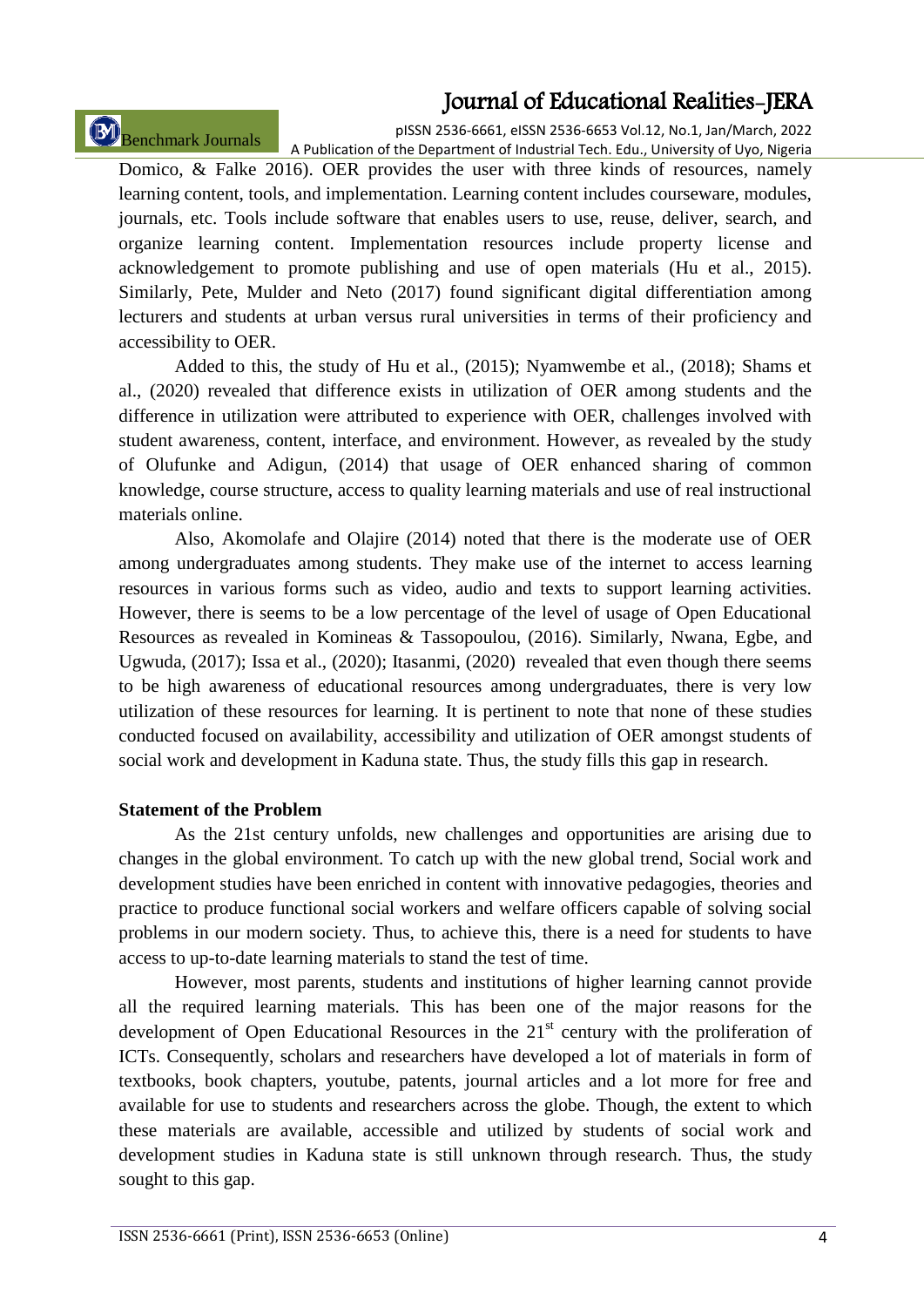pISSN 2536-6661, eISSN 2536-6653 Vol.12, No.1, Jan/March, 2022 A Publication of the Department of Industrial Tech. Edu., University of Uyo, Nigeria

#### **Research Questions**

The following research questions were answered:

- 1. What are the responses of students on the availability of OER for learning Social Work/ Development Studies in SICHST, Makarfi and KADPOLY?
- 2. What are the responses of students on the accessibility of open educational resources for learning Social Work/ Development Studies in SICHST, Makarfi and KADPOLY?
- 3. What are the responses of students on the utilization of OER for learning of Social Work/ Development Studies in SICHST, Makarfi and KADPOLY?

### **Objectives of the Study**

The study aimed to explore the use of Open Educational Resources [OER] amongst students of social development in Kaduna state. The study objectives are to:

- 1. find out the responses of students on the availability of OER for learning Social Work/ Development Studies in SICHST, Makarfi and KADPOLY.
- 2. examine the responses of students on the accessibility of open educational resources for learning Social Work/ Development Studies in SICHST, Makarfi and KADPOLY
- 3. find out the responses of students on the utilization of OER for learning of Social Work/ Development Studies in SICHST, Makarfi and KADPOLY.

### **Methodology**

A descriptive survey research method was adopted. The population of the study consists of all students in the department of social development at Shehu Idris College of Health Sciences and Technology, Makarfi (SICHST, Makarfi) and those at Kaduna State Polytechnic (KADPOLY) of 2019/2020 and 2020/2021 academic session, totalling one thousand and fifth-three (1053). Out of this population, a sample of four hundred students (400) was selected using simple and proportionate random sampling techniques. The questionnaire titled "Use of Open Educational Resources amongst Social Development Students (UOERDES) was used for data collection. The instrument was based on modified four (4) Likert scales, that is, VHE- Very High Extent; HE- High Extent; LE- Low Extent; VLE- Very Low Extent. The instrument was validated by statisticians and language experts in the Faculty of Education, A.B.U., Zaria. To ascertain the content validity of the instrument, a draft copy of the questionnaire was submitted to one (1) statistician and two (2) language experts in the Faculty of Education, A.B.U., Zaria who critiqued the instrument and made input on the construct and face validity of the instrument. All the observations made were incorporated into the final copy of the instrument produced. The instrument was piloted on thirty (30) 200 level of Social development students at Jigawa state Polytechnic, who are not part of the target sample for the study. Cronbach Alpha statistics was used to measure the internal consistency of the instrument. Reliability indexes of 0.81 to 0.87 were obtained respectively. Mean scores and standard deviations were used to answer the research questions.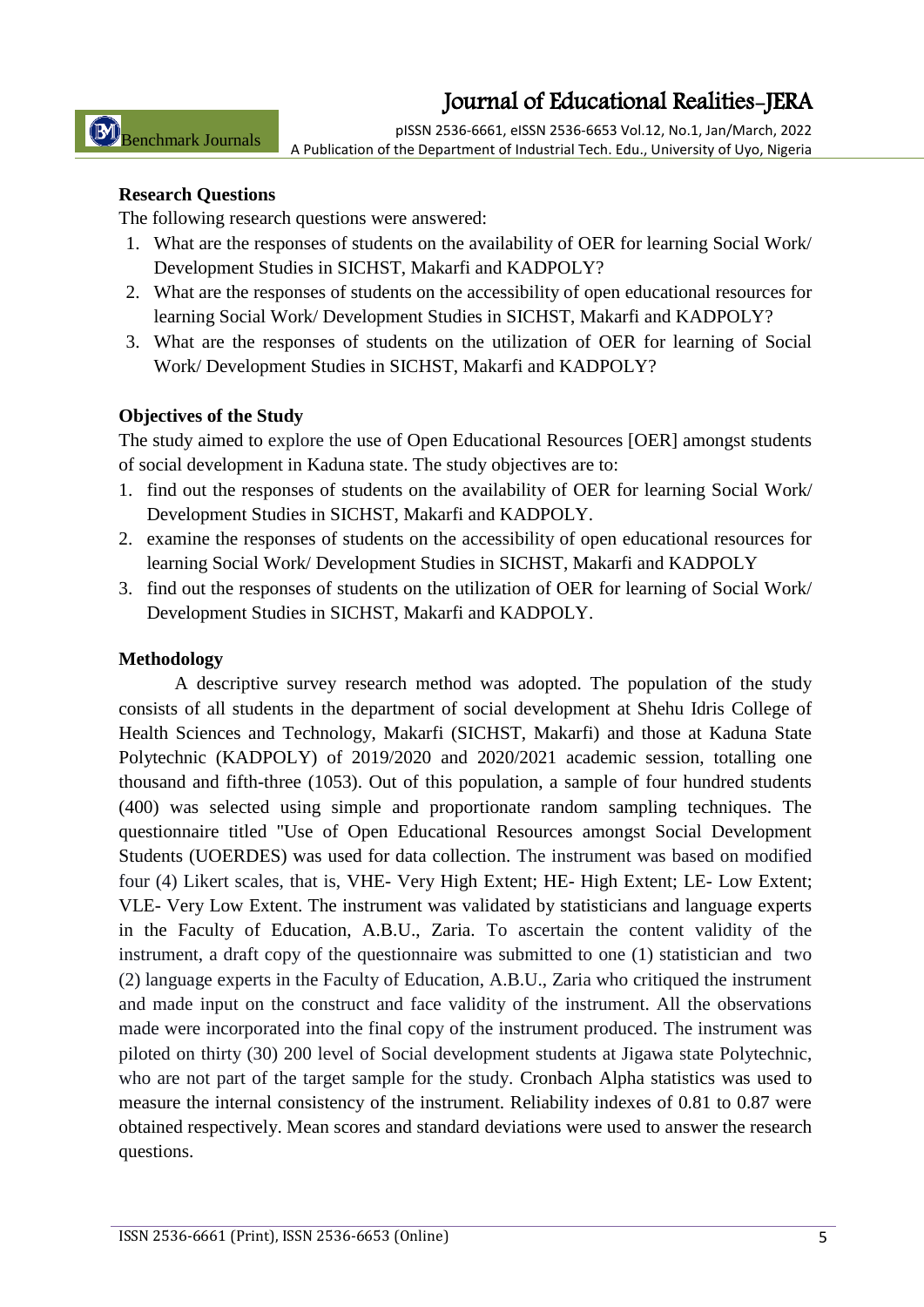pISSN 2536-6661, eISSN 2536-6653 Vol.12, No.1, Jan/March, 2022 A Publication of the Department of Industrial Tech. Edu., University of Uyo, Nigeria

#### **Results**

Benchmark Journals

### **Discussion of Findings**

Out of the four hundred (400) distributed, a total of three hundred and sixty-seven (367) (91.7%) were retrieved. Therefore, the analysis was based on this.

**Research Question I**: What are the responses of students on the availability of OER for learning Social Work/ Development Studies in SICHST, Makarfi and KADPOLY?

The descriptive statistics of mean and standard deviations were used to answer this research question. The summary of computation was presented in Table 1.

**Table 1:** Availability of OER for Learning of Social Work/ Development Studies

|                |                                                                                                                                              | <b>KADPOLY</b>   |              |                           |            | SICHST, Makarfi  |              |     |            |  |
|----------------|----------------------------------------------------------------------------------------------------------------------------------------------|------------------|--------------|---------------------------|------------|------------------|--------------|-----|------------|--|
| <b>Items</b>   | <b>Statements</b>                                                                                                                            | Availability (%) | Mean         | $\overline{\mathbf{s}}$ . | Decision   | Availability (%) | Mean         | සි  | Decision   |  |
| 1.             | Courseware and modules on the world<br>wide web.                                                                                             | 52               | 2.53         | .86                       | <b>HE</b>  | 50               | 2.51         | .76 | HE         |  |
| $\overline{2}$ | Free lecture notes.                                                                                                                          | 54               | 2.59         | .70                       | HE         | 59               | 2.67         | .99 | HE         |  |
| 3              | Free Youtube, interactive<br>games/<br>videos,<br>simulations,<br>streaming<br>educational<br>software<br>and<br>other<br>interactive media. | 71               | 3.19         | .44                       | <b>VHE</b> | 78               | 3.34         | .72 | <b>VHE</b> |  |
| 4              | Open Project/thesis/dissertations.                                                                                                           | 43               | 2.22         | .65                       | LE         | 79               | 3.36         | .48 | <b>VHE</b> |  |
| 5              | Open assignments/ solved questions,<br>quizzes and tests on the world wide<br>web.                                                           | 52               | 2.60         | .92                       | <b>HE</b>  | 45               | 2.37         | .79 | LE         |  |
| 6              | Peer-reviewed journal articles<br>and<br>other publications.                                                                                 | 86               | 3.78         | .84                       | <b>VHE</b> | 79               | 3.36         | .75 | <b>VHE</b> |  |
| $\overline{7}$ | Free slides, class presentations and<br>patents.                                                                                             | 83               | 3.72         | .74                       | HE         | 68               | 3.05         | .25 | HE         |  |
| 8              | Online free Audio- podcasts.                                                                                                                 | 43               | 2.22         | .60                       | LE         | 43               | 2.22         | .17 | LE         |  |
| 9              | Online books or book chapters.                                                                                                               | 33               | 1.90         | .42                       | <b>VLE</b> | 38               | 2.28         | .81 | <b>VLE</b> |  |
| 10.            | Open classroom activities<br>Average (%)/ Cumulative Mean                                                                                    | 46<br>56.3       | 2.34<br>2.71 | .48                       | LE         | 42<br>58.1       | 2.43<br>2.66 | .57 | LE         |  |

*VHE- Very High Extent; HE- High Extent; LE- Low Extent; VLE- Very Low Extent*

Table 1 depicted that, courseware and modules on Social Work/ Development studies are rated 52% available for use in KADPOLY, while, they were rated 50 % availability in SICHST, Makarfi. Also, KADPOLY students agreed that up to 54% of free lecture notes on Social work/ development studies are found online, while those s SICHST, Makarfi reported 59%. As regards free YouTube, interactive games/ simulations, streaming videos, educational software and other interactive media, 71% availability was reported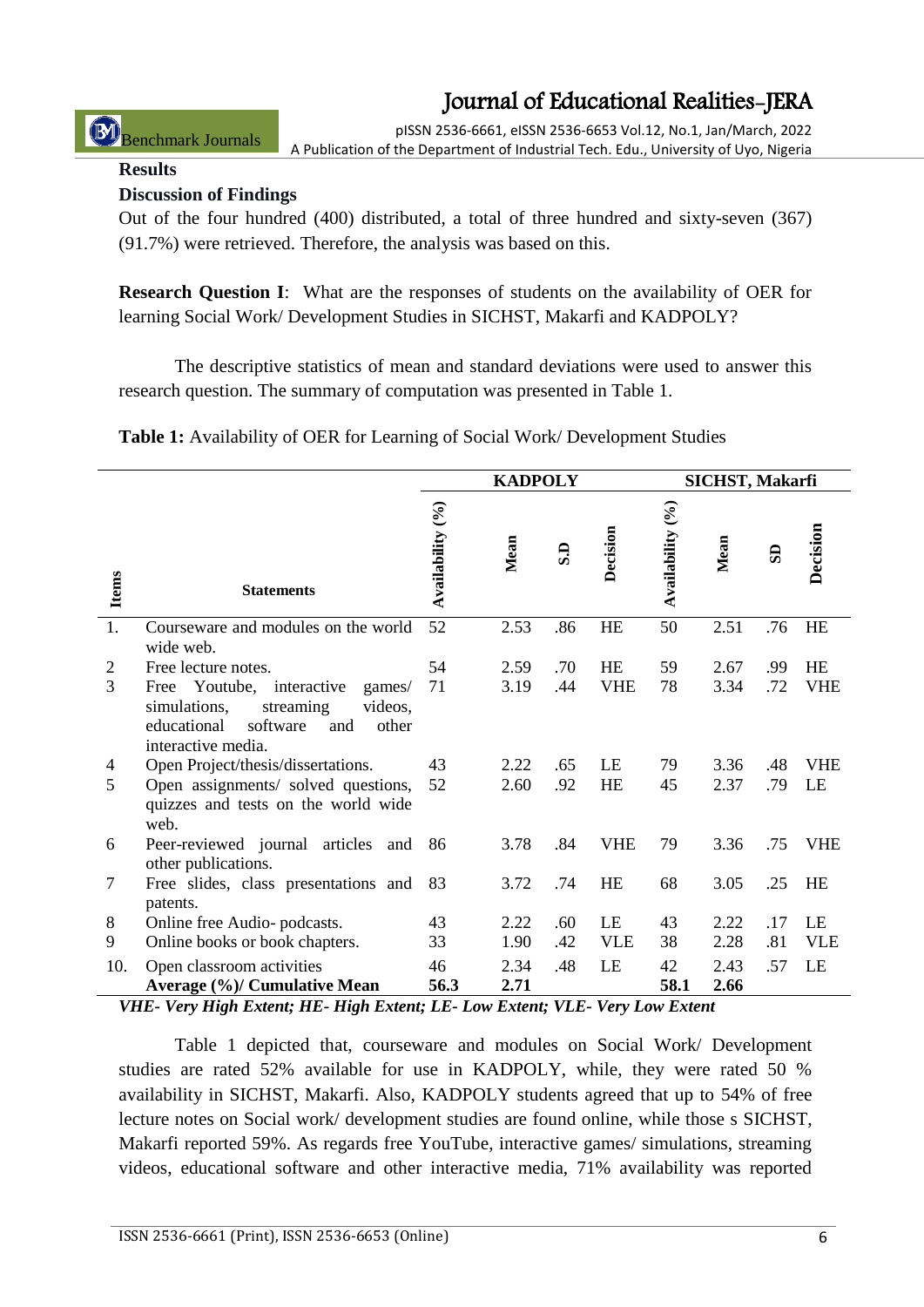Benchmark Journals

pISSN 2536-6661, eISSN 2536-6653 Vol.12, No.1, Jan/March, 2022 A Publication of the Department of Industrial Tech. Edu., University of Uyo, Nigeria

according to students in KADPOLY and 78% for SICHST, Makarfi. The students at KADPOLY reported about 52% availability of open assignments/solved questions, quizzes and test, while those students in SICHST, Makarfi recorded below average. The study showed high availability (86 %) of peer-reviewed journal articles and other publications on Social work/ development studies at KADPOLY, while 79% of availability was recorded at SICHST, Makarfi. 83 % of availability was recorded for free slides, class presentations and of KADPOLY and SICHST, Makarfi recorded a low level of availability of open educational resources on items 4, 8, 9 and 10. This implies that free Youtube, interactive games/ simulations, streaming videos, educational software and other interactive media; Free slides, class presentations and patents; Online free Audio- podcasts; online books or book chapters; and open classroom activities on Social Work/Development Studies are not open or available for use amongst the students. The cumulative mean for students at KADPOLY was 2.71, while those at SICHST, Makarfi were 2.66. This showed that the cumulative means of the two groups were greater than the decision means of 2.50. On the other hand, on average, the level of availability of OER for students in KADPOLY was 56.3 %, while, those at SICHST, Makarfi was 58.1%. Hence, the overall average availability of OER was 57.2%. This implied that the availability of OER is average for students of Social development/ Social work for both institutions.

**Research Question 2:** What are the responses of students on the accessibility of open educational resources for learning Social Work/ Development Studies in SICHST, Makarfi and KADPOLY?

The descriptive statistics of mean and standard deviations were used to answer this research question. The summary of the computation was presented in Table 2.

|              |                                                                                                                          | $\frac{1}{2}$<br><b>KADPOLY</b> |      |              |            | SICHST, Makarfi               |      |     |           |  |
|--------------|--------------------------------------------------------------------------------------------------------------------------|---------------------------------|------|--------------|------------|-------------------------------|------|-----|-----------|--|
| <b>Items</b> |                                                                                                                          | Accessibility $(°6)$            | Mean | $\mathbf{S}$ | Decision   | $\mathcal{S}$<br>ccessibility | Mean | සි  | Decision  |  |
|              | <b>Statements</b>                                                                                                        |                                 |      |              |            |                               |      |     |           |  |
| 11           | Courseware and modules                                                                                                   | 43                              | 2.22 | .40          | LE         | 50                            | 2.50 | .31 | HE        |  |
| 12           | Online lecture notes.                                                                                                    | 80                              | 3.70 | .38          | <b>VHE</b> | 65                            | 3.01 | .22 | <b>HE</b> |  |
| 13           | Youtube, interactive<br>games/<br>simulations,<br>streaming videos, educational software and<br>other interactive media. | 82                              | 3.75 | .32          | <b>VHE</b> | 51                            | 2.56 | .31 | <b>HE</b> |  |
| 14           | Project/thesis/dissertations on the world wide<br>web.                                                                   | 86                              | 3.78 | .36          | <b>VHE</b> | 52                            | 2.52 | .48 | <b>HE</b> |  |
| 15           | Open assignments/ solved questions, quizzes<br>and test                                                                  | 56                              | 2.71 | .34          | HE         | 52                            | 2.51 | .31 | HE        |  |
| 16           | Open peer-reviewed Journal articles and other<br>publications                                                            | 91                              | 3.88 | .37          | <b>VHE</b> | 52                            | 2.52 | .24 | <b>HE</b> |  |

**Table 2:** Access to OER for learning of Social Work/Development Studies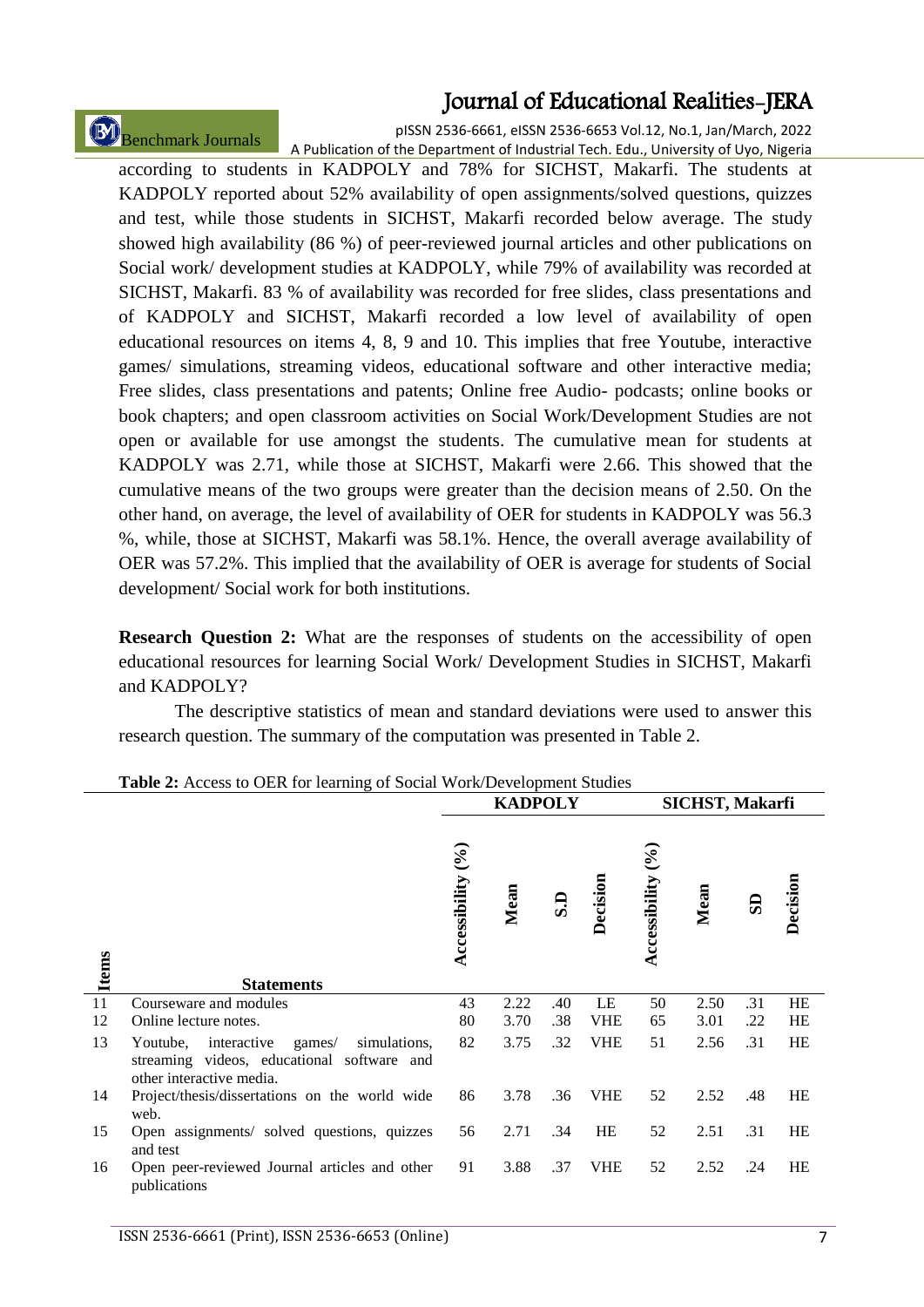| Benchmark Journals |                                               |                                                                                      | pISSN 2536-6661, eISSN 2536-6653 Vol.12, No.1, Jan/March, 2022 |      |     |            |      |      |     |            |
|--------------------|-----------------------------------------------|--------------------------------------------------------------------------------------|----------------------------------------------------------------|------|-----|------------|------|------|-----|------------|
|                    |                                               | A Publication of the Department of Industrial Tech. Edu., University of Uyo, Nigeria |                                                                |      |     |            |      |      |     |            |
| 17                 | Open slides, class presentations and patents. |                                                                                      | 34                                                             | 2.33 | .75 | <b>VLE</b> | 30   | 2.31 | .25 | <b>VLE</b> |
| 18                 | Open audio- podcasts                          |                                                                                      |                                                                | 1.24 | .71 | VLE.       | 28   | 2.22 | .17 | VLE.       |
| 19                 | Open books or book chapters                   |                                                                                      | 22                                                             | 1.26 | .70 | VLE        | 29   | 2.16 | .81 | VLE.       |
| 20                 | Open classroom activities                     |                                                                                      | 80                                                             | 3.38 | .38 | <b>VHE</b> | 67   | 3.10 | .57 | HE         |
|                    | <b>Average/ Cumulative Mean</b>               |                                                                                      | 59.5                                                           | 2.83 |     |            | 47.6 | 2.54 |     |            |

*VHE- Very High Extent; HE- High Extent; LE- Low Extent; VLE- Very Low Extent*

Table 2 presented the level of accessibility of open educational resources in both students at KADPOLY and those at SICHST, Makarfi. Open courseware and modules are accessed up to 50% by students in SICHST, Makarfi, while 43% access is recorded among students in KADPOLY. Access to online lecture notes is 80% for students at KADPOLY and 65% at SICHST, Makarfi. Access to Youtube, interactive games/ simulations, streaming videos, educational software and other interactive media was 80% among students at KADPOLY and 51 % for those in SICHST, Makarfi. The findings indicated that 86% of students at KADPOLY and 52% of those SICHST, Makarfi have access to project/thesis/dissertations on the World Wide Web. Also, 56% of students at KADPOLY and 52% of students at SICHST, Makarfi have access to open assignments/solved questions, quizzes and tests. Open peer-reviewed Journal articles and other publications were found to be highly accessed with 91% of students at KADPOLY and 52% of students in SICHST, Makarfi. Similarly, the students at KADPOLY were found to have 80% access to open classroom activities, while, 67% was found at SICHST, Makarfi.

However, access to open educational resources on items 11, 17, 18 and 19 were accessible to a very low extent in KADPOLY and SICHST, Makarfi. This implied that students rarely or never have access to open educational resources such as Open slides, class presentations, patents, audio podcasts, books or book chapters on Social work and development studies. The cumulative mean for students at KADPOLY was 2.83, while those at SICHST, Makarfi were 2.54. This showed that the cumulative means of the two groups were greater than the decision means of 2.50. On the other hand, on average, the level of accessibility of OER for students at KADPOLY was 59.5%, while, those at SICHST, Makarfi was 47.6%. Hence, the overall average of accessibility to OER was 53.5%. This implied that students at KADPOLY have more access to OER than those in SICHST, Makarfi.

**Research Question 3:** What are the responses of students on the utilization of OER for learning of Social Work/ Development Studies in SICHST, Makarfi and KADPOLY? The descriptive statistics of mean and standard deviations were used to answer this research question. The summary of the computation was presented in Table 3.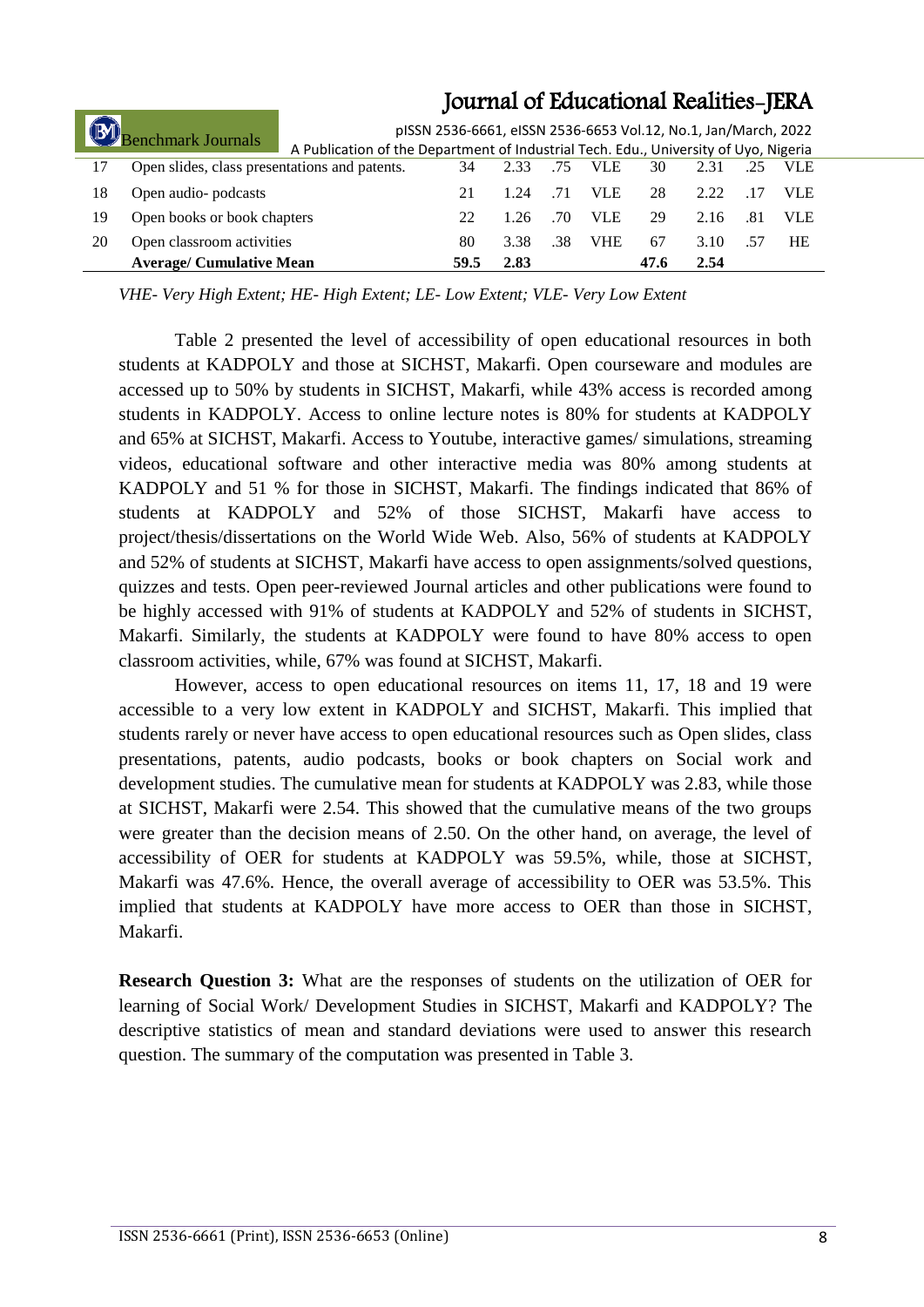pISSN 2536-6661, eISSN 2536-6653 Vol.12, No.1, Jan/March, 2022 A Publication of the Department of Industrial Tech. Edu., University of Uyo, Nigeria

|  | Table 3: Utilization of OER for learning of Social Work/Development Studies |  |
|--|-----------------------------------------------------------------------------|--|

|              |                                                                                                                         | <b>KADPOLY</b><br>SICHST, Makarfi |      |     |            |                  |      |     |            |
|--------------|-------------------------------------------------------------------------------------------------------------------------|-----------------------------------|------|-----|------------|------------------|------|-----|------------|
| <b>Items</b> | <b>Statement</b>                                                                                                        | Utilization (%)                   | Mean | G.S | Decision   | Utilization $(%$ | Mean | SD  | Decision   |
| 21           | Courseware and modules                                                                                                  | 76                                | 3.66 | .86 | <b>VHE</b> | 53               | 2.58 | .31 | $\rm HE$   |
| 22           | Open lecture notes.                                                                                                     | 26                                | 1.37 | .87 | <b>VLE</b> | 21               | 1.24 | .72 | <b>VLE</b> |
| 23           | Open Youtube, interactive games/ simulations,<br>streaming videos, educational software and other<br>interactive media. | 80                                | 3.70 | .71 | <b>VHE</b> | 65               | 3.00 | .31 | <b>VHE</b> |
| 24           | Open Project /thesis/ dissertations.                                                                                    | 57                                | 2.66 | .48 | HE         | 54               | 2.59 | .48 | <b>HE</b>  |
| 25           | Open assignments/ solved questions, quizzes and<br>tests.                                                               | 25                                | 2.13 | .64 | <b>VLE</b> | 34               | 2.33 | .31 | LE         |
| 26           | Open peer-reviewed Journals articles and other<br>publications.                                                         | 25                                | 2.12 | .87 | <b>VLE</b> | 24               | 2.11 | .66 | <b>VLE</b> |
| 27           | Open slides, class presentations and patents.                                                                           | 69                                | 3.13 | .85 | <b>VHE</b> | 53               | 2.59 | .25 | <b>HE</b>  |
| 28           | Audio-podcasts.                                                                                                         | 70                                | 3.15 | .36 | <b>VHE</b> | 72               | 3.56 | .17 | <b>VHE</b> |
| 29           | Open books or book chapters.                                                                                            | 61                                | 2.90 | .88 | <b>VHE</b> | 62               | 2.94 | .26 | VHE        |
| 30           | Open online classroom activities.                                                                                       | 30                                | 1.74 | .97 | <b>VLE</b> | 25               | 2.13 | .57 | <b>VLE</b> |
|              | <b>Cumulative Mean</b>                                                                                                  | 51.9                              | 2.65 |     |            | 46.3             | 2.51 |     |            |

*VHE- Very High Extent; HE- High Extent; LE- Low Extent; VLE- Very Low Extent*

Table 3 showed that students of KADPOLY utilize 76%, while, those at SICHST, Makarfi 53% of courseware and modules. The utilization of open you-tube, interactive games/ simulations, streaming videos, educational software and other interactive media were very high (80%) for students at KADPOLY and lower (65%) at SICHST, Makarfi. The level of utilization of Open Project /thesis/ dissertations was found to be high among students at KADPOLY (57%) compared to 54% of those in SICHST, Makarfi. Similarly, the study found that open slides, class presentations and patents were utilized among students at KADPOLY (69%) and SICHST, Makarfi (53%). However, the utilization of audio podcasts was higher among students at SICHST, Makarfi (72%) compared to students in KADPOLY (70%). The same was experienced in the utilization of open books or book chapters which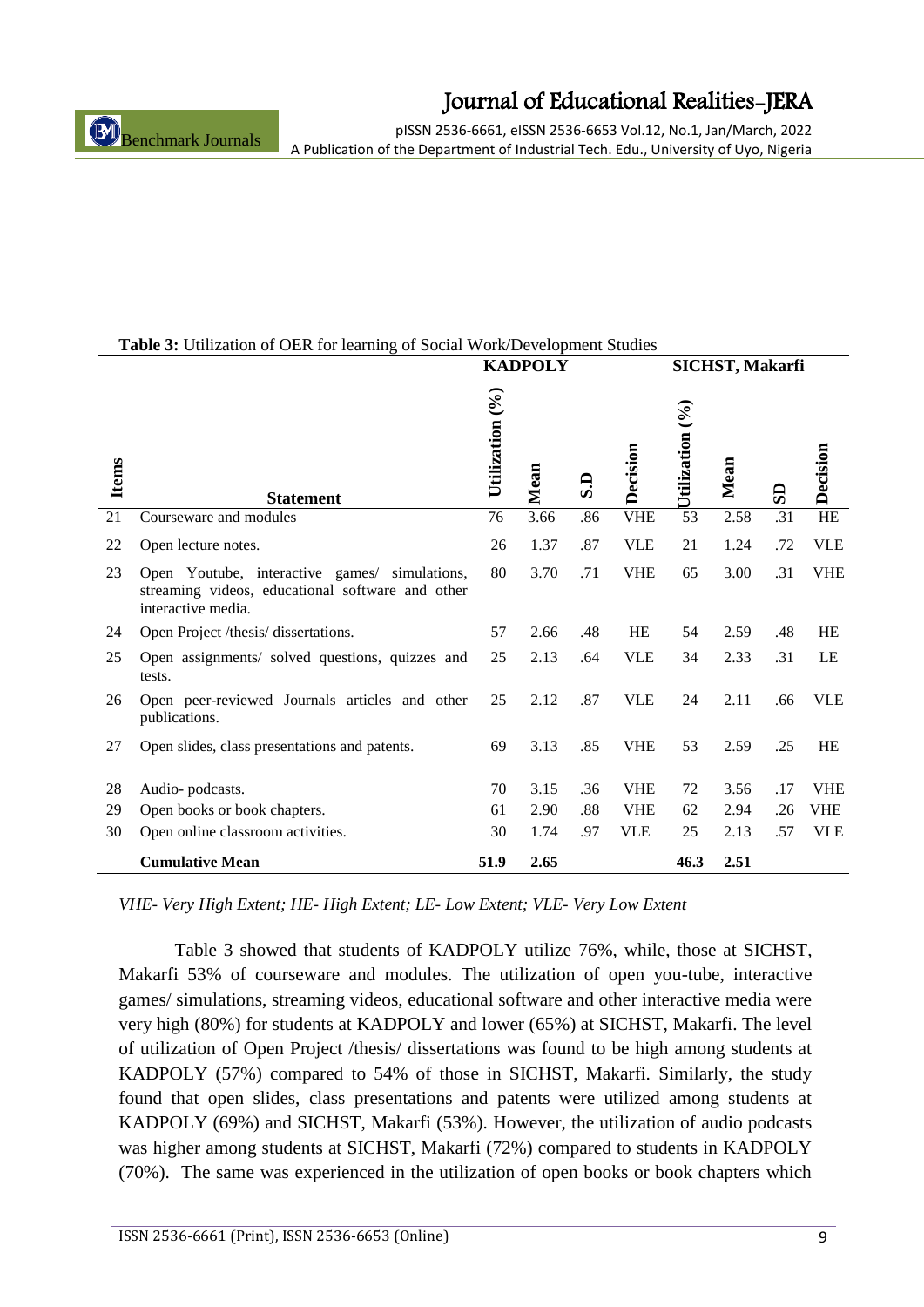Benchmark Journals

pISSN 2536-6661, eISSN 2536-6653 Vol.12, No.1, Jan/March, 2022

A Publication of the Department of Industrial Tech. Edu., University of Uyo, Nigeria established that students in SICHST, Makarfi utilize up to 62% compared to students at KADPOLY with a 61% level of utilization.

However, a low level of utilization was found in items 22, 25, 26 and 30. In other words, the analysis implied that students in KADPOLY and those at SICHST, Makarfi rarely or never used open educational resources like lecture notes /lesson plans, assignments/ solved questions, open peer-reviewed Journals articles and other publications, quizzes and tests, slides, class presentations and patents, and online classroom activities. The cumulative mean for students at KADPOLY was 2.65, while, those at SICHST, Makarfi were 2.51. This showed that the cumulative means of the two groups were greater than the decision means of 2.50. On the other hand, on average, the level of accessibility of OER for students at KADPOLY was 51.9%, while, those at SICHST, Makarfi were 46.3%. Hence, the overall average utilization of OER was 49.1%. This implied that students KADPOLY utilize OER than those at SICHST, Makarfi.

#### **Discussion of Findings**

This section presented the discussion of findings-based research questions developed for study as follows:

#### **Availability of OER for learning of Social Work/ Development Studies**

The study found that there was the availability of OER such as courseware and modules, free lecture notes, free YouTube, interactive games/ simulations, streaming videos, educational software and other interactive media, open assignments/solved questions, quizzes and tests, open peer-reviewed journal articles and other publications, open slides, class presentations on social work/ development studies in KADPOLY and SICHST, Makarfi. This agreed with the findings of McKerlich et al. (2013); Butcher (2015); Perez (2017); Wu (2019) which revealed that the available OER for students includes scholarly journal access, textbooks, lecture notes, free open peer-reviewed Journal articles among others.

However, the study found a low level of availability of OER such as Youtube, interactive games/ simulations, streaming videos, educational software and other interactive media; Free slides, class presentations and patents; Online free Audio- podcasts; online books or book chapters; and open classroom activities for use amongst the students. Thus, the low availability of these materials could be attributed to the fact developing countries such as Nigeria do not pay much attention to developing OER materials, since, it does not generate income for producers, like the way, textbooks and other reading materials do. To support this submission, Hu, Li, Li and Huang (2015); Wang and Towey (2017) noted that most developing countries are not eager to develop and adopt OER due to lack of funds, technical facilities and cultural awareness required for this new web-based interactive system. Also, scholars like Olcott (2012) and De Langen and Bitter-Rijkema (2012), stated that the lack of a sustainable revenue source is one of the biggest limitations of OER business models. Most of the existing successful OER projects have been financially supported by government agencies, universities, foundations and other external bodies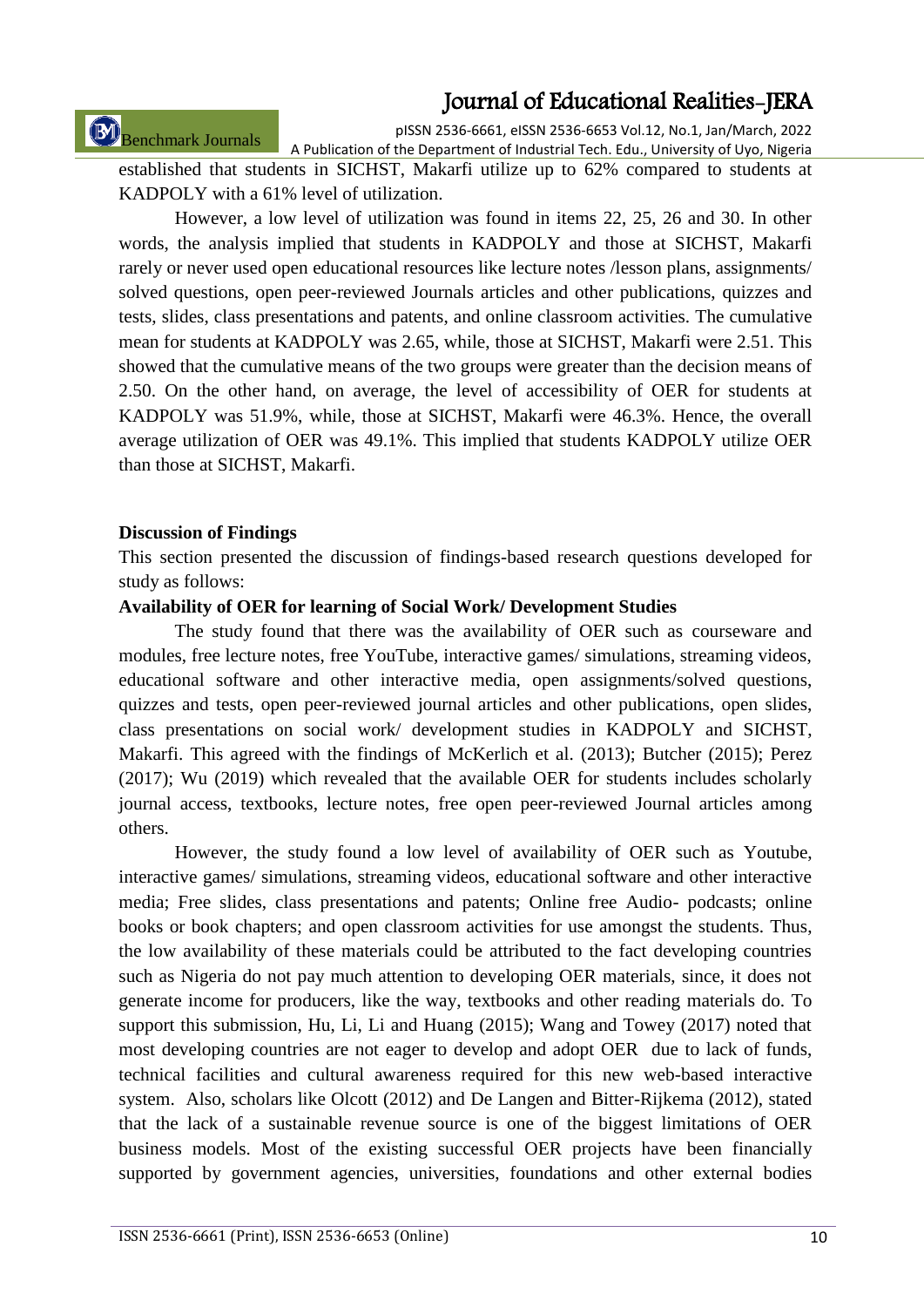# Benchmark Journals

pISSN 2536-6661, eISSN 2536-6653 Vol.12, No.1, Jan/March, 2022 A Publication of the Department of Industrial Tech. Edu., University of Uyo, Nigeria

(Olcott, 2012). Furthermore, the study found that on average, the level of availability of OER for students in KADPOLY was lower (56.3 %) compared to that of SICHST, Makarfi (58.1%). Thus, the level of availability was found to be average for social development/ social work students in both higher institutes of learning.

### **Accessibility of OER amongst students of Social Development/Social Work**

The study found that social development/ social work students have access to open courseware and modules, online lecture notes, Youtube, interactive games/ simulations, streaming videos, educational software and other interactive media, project/ thesis/ dissertations, assignments/solved questions, quizzes and test, peer-reviewed journal articles and classroom activities. Thus, access to OER would help students in reducing the cost for purchase of learning materials, such as handouts, textbooks among others. This is in line with the submission of It is believed that OER will bring phenomenal changes to higher education globally (Hu et al., 2015; Nipa and Kermanshachi, 2018) and yield higher cost savings for students than the traditional textbook system (Dewey, Salem, Davidson, Aebli, Domico, & Falke 2016). OER provides the user with three kinds of resources, namely learning content, tools, and implementation. Learning content includes courseware, modules, journals, etc. Tools include software that enables users to use, reuse, deliver, search, and organize learning content. Implementation resources include property license and acknowledgement to promote publishing and use of open materials (Hu et al., 2015).

However, the study found that students rarely or never have access to open educational resources such as Open slides, class presentations, patents, audio podcasts, books or book chapters on Social work and development studies. In other words, these OER are accessible to a low extent. Furthermore, the level of accessibility to OER was found to be average in the two institutions. Nevertheless, students at KADPOLY have more access to OER than those in SICHST, Makarfi. Probably this is due to the difference in location (urban and rural) of the two institutions. This finding reaffirmed the research revelation of Pete, Mulder and Neto (2017) which found significant digital differentiation among lecturers and students at urban versus rural universities in terms of their proficiency and accessibility to OER.

#### **Utilization of OER amongst students of Social Development/Social Work**

On the level of utilization of OER, the study revealed that the students of KADPOLY and SICHST, Makarfi utilize OER such as open courseware and modules, youtube, interactive games/ simulations, streaming videos, educational software and other interactive media, project /thesis/ dissertations, slides, class presentations and patents, audiopodcasts and books or book chapters. However, the utilization of these OER among students of both institutions varies, as students of KADPOLY had the opportunity to utilize the materials more than their counterparts at SICHST, Makarfi. This collaborates with the findings of Hu et al., (2015); Nyamwembe et al., (2018); Shams et al., (2020) which revealed that differences exist in utilization of OER among students and the difference in utilization were attributed to experience with OER, challenges involved with student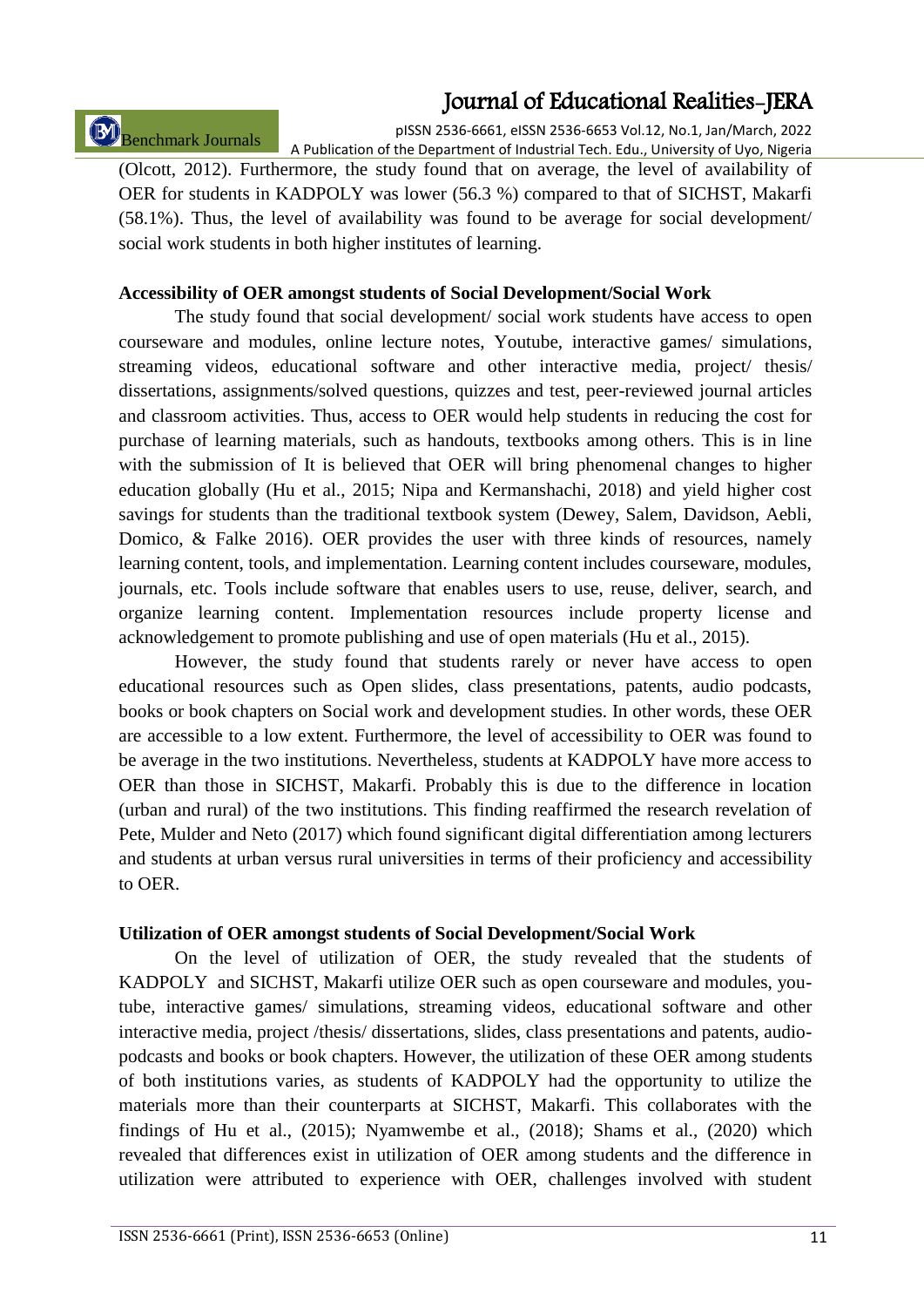# Benchmark Journals

pISSN 2536-6661, eISSN 2536-6653 Vol.12, No.1, Jan/March, 2022 A Publication of the Department of Industrial Tech. Edu., University of Uyo, Nigeria

awareness, content, interface, and environment. However, as revealed by the study of Olufunke and Adigun, (2014) that usage of OER enhanced sharing of common knowledge, course structure, access to quality learning materials and use of real instructional materials online.

Also, the findings revealed that students in KADPOLY and those at SICHST, Makarfi rarely or never used open educational resources like lecture notes /lesson plans, assignments/ solved questions, open peer-reviewed Journals articles and other publications, quizzes and tests, slides, class presentations and patents, and online classroom activities. Hence, the average level of utilization of OER in the two institutions was low. This concurred with the submission of Akomolafe and Olajire (2014) who noted that there is a moderate use of OER among undergraduates as a large number of students make use of the internet to access learning resources in various forms such as video, audio and texts to support learning activities. However, there is seems to be a low percentage of the level of usage of Open Educational Resources as revealed in Komineas & Tassopoulou, (2016). Similarly, Nwana, Egbe, and Ugwuda, (2017); Issa et al., (2020); Itasanmi, (2020) revealed that even though there seems to be high awareness of educational resources among undergraduates, there is very low utilization of these resources for learning.

#### **Conclusion**

Based on the findings from the study, it could be concluded that the level of availability and accessibility of OER was average, while, the rate of utilization was low. This implies that the available OER on Social Work and development studies are not effectively utilized, despite, the average availability and accessibility of the materials by the students. The reasons for underutilization could be insufficient data, poor internet services, inadequate ICTs such as computers, Smartphone, wifi, institutional policy among others. Furthermore, OER such as open Audio-podcasts, books or book chapters and classroom activities are not much available, but, the ones available are well accessed and utilized by the students, with exception of, open classroom activities which recorded a high level of accessibility but low level of utilization.

#### **Recommendations**

Based on the findings, the following were recommended to improve the availability, accessibility and utilization of OER amongst students of Social Work and Development Studies in Kaduna state:

- 1. Lecturers and scholars in the field of social work and development studies should as a matter of urgency engage in the development of open Audio- podcasts, books or book chapters and classroom activities. This will make the materials available for students' use and knowledge development in the state.
- 2. Heads of Institution should provide ICTs and internet services to enable students of social work and development studies to have adequate access to OER such as open slides, class presentations and patents, audio- podcasts and books or book chapters.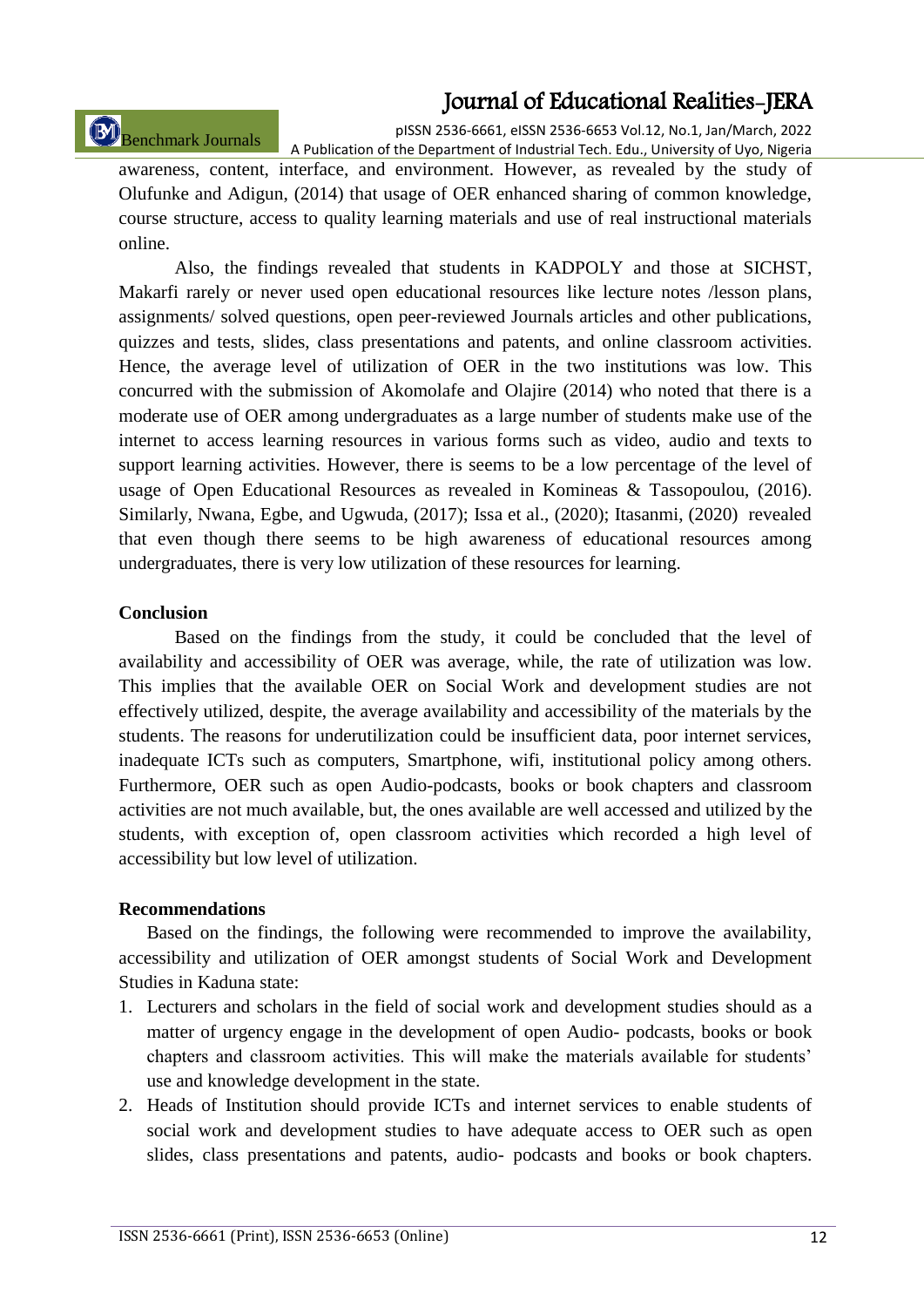Benchmark Journals

pISSN 2536-6661, eISSN 2536-6653 Vol.12, No.1, Jan/March, 2022 A Publication of the Department of Industrial Tech. Edu., University of Uyo, Nigeria

Access to these materials will enable the students to engage in independent study as well as mastery of the theory and practical aspects of the discipline.

3. The Kaduna State Ministry of Education, lecturers and heads of institutions should organise programmes that will enable students to know how to utilize the available OER. This will reduce the cost of buying reading materials amongst students and as well lessen the burden on the part of parents or guardians.

#### **References**

- Adewole, I.F. (2014). *Development and advancement of higher education in Nigeria*. Available at: http://qsshowcase.com/main/development-and-advancement-of-highereducation-in-nigeria/
- Atkins, D. E., Brown, J. S., & Hammond, A. L. (2007). *A Review of the Open Educational Resources (OER) Movement: achievements, challenges, and new opportunities*. Menlo Park: The William and Flora Hewlett Foundation.
- Butcher, N. (2011). *A basic guide to open educational resources (OER).* Vancouver and Paris: COL and UNESCO. Available at: http://www.col.org/oerbasicguide
- Butcher, N. (2015). *A basic guide to open educational resources (OER)*. Vancouver: Commonwealth of Learning (COL).
- Caswell, T., Henson, S., Jensen, M., & Wiley, D. (2008). Open educational resources: Enabling universal education. *International Review of Research in Open and Distance Learning*, 9(1), 1-4.
- Coughlan, T & Perryman, L. (2011). Something for everyone? The different approaches of academic disciplines to Open Educational Resources and the effect on widening participation. *Journal of Open, Flexible and Distance Learning*, 15,(2),11–27.
- Crawford-Ferre, H.G., & Weist, L.R. (2012). Effective online instruction in higher education. *The Quarterly Review of Distance Education, 13*(1), 11-14.
- De Langen, F. H. T. & Bitter-Rijkema (2012). Positioning the OER business model for open education. *European Journal of Open, Distance and E-Learning*, 1(7), 23-28.
- Dewey, B. I., Salem, J. A., Davidson, E., Aebli, F., Domico, K., & Falke, S. (2016). *Open educational resources (OER) task force report*. University Park: Pennsylvania State University.
- Ehlers, U. (2011). Extending the territory: From open educational resources to open educational practices. *Journal of Open, Flexible and Distance Learning, 15*, 1–10.
- Hoosen, S. (2012). *Survey on governments' open educational resources (OER) policies.* Vancouver, Canada: Commonwealth of Learning.
- Hu, E., Li, Y., Li, J., & Huang, W. H. (2015). Open educational resources (OER) usage and barriers: A study from Zhejiang University, China. *Educational Technology Research and Development*, 63(6), 957–974.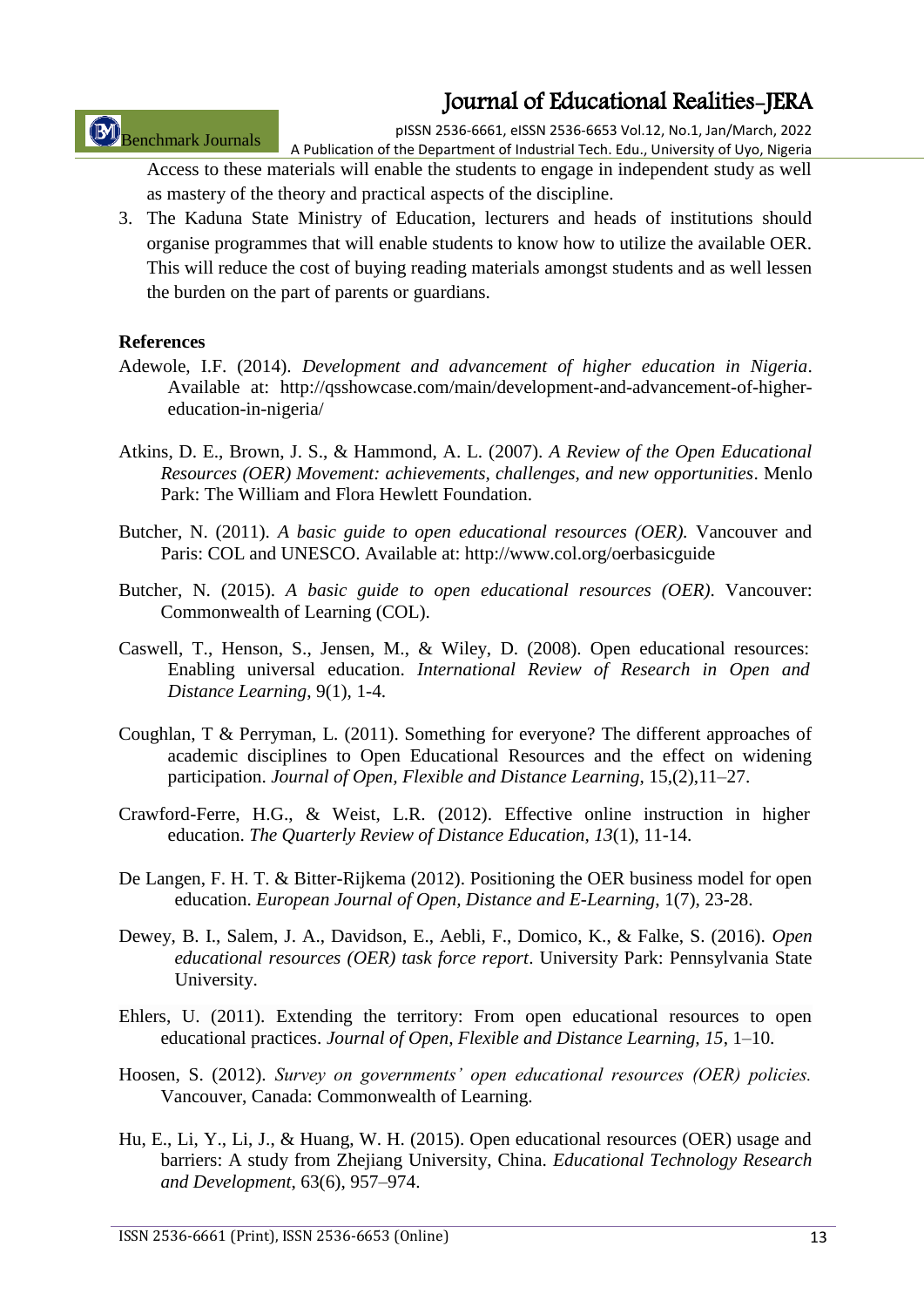Benchmark Journals

pISSN 2536-6661, eISSN 2536-6653 Vol.12, No.1, Jan/March, 2022 A Publication of the Department of Industrial Tech. Edu., University of Uyo, Nigeria

- Issa, A. I., Ibrahim, M. A., Onojah, A. O., & Onojah, A. A. (2020). Undergraduates ' attitude towards the utilization of open educational resources for learning. *The Online Journal of New Horizons in Education*, 10(3).
- Itasanmi, S. (2020). *OER awareness and usage among open and distance learning students in South-Western Nigeria*. Available at: https://doi.org/10.24071/ijiet.2020.040216
- Komineas, T., & Tassopoulou, A. (2016).Use of open educational resources (OER) in Aspete: Students' attitudes, awareness and benefits. *Olympiáda techniky Plzeņ*, 17(5), 21-26.
- Lawal, U.S., Muhammad, A., & Ibrahim A.M. (2016). Application of open educational resources for effectual scholarship of Social Studies among undergraduate students in Kaduna state, Nigeria. *International Journal of World Educator Forum*, 8,(1),125-140.
- Mishra, S. (Ed). (2015). *Understanding Open Educational Resources*. Burnaby: Common wealth of Learning.
- Nipa, T., & Kermanshachi, S. (2018). Analysis and assessment of graduate students' perception and academic performance using open educational resource (OER) course materials. In *Proceedings of the ASEE Annual Conference and Exposition*, Salt Lake City.
- Nipa, T.J., & Kermanshach, S. (2019).Assessment of open educational resources (OER) developed in interactive learning environments. *Education and Information Technologies,* Springer.
- Nwana, S. E, Egbe, C.I, Ugwuda, S. (2017). Awareness and usage of e-learning materials among students of National Open University of Nigeria (NOUN). *World Journal of Education*, 7(6), 75.
- Nyamwembe, E. O., Tanui, E., & Wamutitu, J. M. (2018). Relationship between Students' awareness and utilization of open educational resources for academic work in private Universities in Kenya. *International Journal of Education and Research*, 6(9), 113– 128.
- Odunsi, W. (2021). *NUC names 198 federal, state, private universities in Nigeria [Full list]*. Available at: https://dailypost.ng/2021/11/02/nuc-names-198-federal-state-privateuniversities-in-nigeria-full-list/
- Olcott, D., Jr. (2012). Beyond open access: leveraging OER for university teaching and learning. *Distance Learning*, 9(3), 11.
- Olufunke, C.A., & Adegun, A.O. (2014). Utilization of open educational resources (OER) and quality assurance in universities in Nigeria. *European Scientific Journal*, 10(7), 535-543.
- Perez, J. E. (2017). Images and the open educational resources (OER) movement. *The Reference Librarian*, 58(4), 229–237.